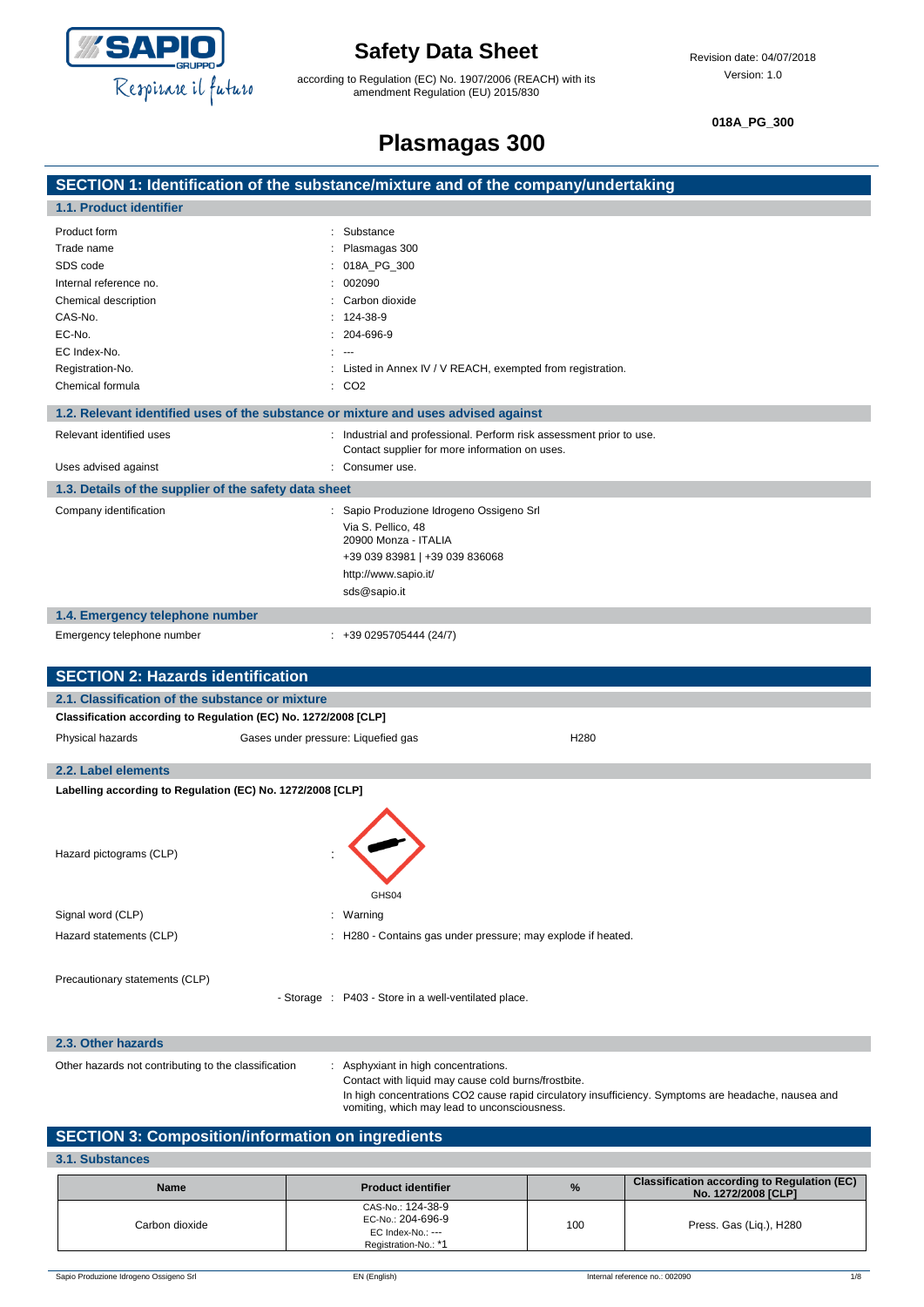

according to Regulation (EC) No. 1907/2006 (REACH) with its amendment Regulation (EU) 2015/830

**018A\_PG\_300**

## **Plasmagas 300**

*Contains no other components or impurities which will influence the classification of the product.*

*\*1: Listed in Annex IV / V REACH, exempted from registration.*

*\*2: Registration deadline not expired.*

*\*3: Registration not required: Substance manufactured or imported < 1t/y.*

**3.2. Mixtures**

| Not applicable                                                   |                                                                                                                                                                                                                                                |  |
|------------------------------------------------------------------|------------------------------------------------------------------------------------------------------------------------------------------------------------------------------------------------------------------------------------------------|--|
| <b>SECTION 4: First aid measures</b>                             |                                                                                                                                                                                                                                                |  |
| 4.1. Description of first aid measures                           |                                                                                                                                                                                                                                                |  |
| - Inhalation                                                     | : Remove victim to uncontaminated area wearing self contained breathing apparatus. Keep victim warm and<br>rested. Call a doctor. Perform cardiopulmonary resuscitation if breathing stopped.                                                  |  |
| - Skin contact                                                   | : In case of frostbite spray with water for at least 15 minutes. Apply a sterile dressing. Obtain medical<br>assistance.                                                                                                                       |  |
| - Eye contact                                                    | : Immediately flush eyes thoroughly with water for at least 15 minutes.                                                                                                                                                                        |  |
| - Ingestion                                                      | : Ingestion is not considered a potential route of exposure.                                                                                                                                                                                   |  |
| 4.2. Most important symptoms and effects, both acute and delayed |                                                                                                                                                                                                                                                |  |
|                                                                  | In high concentrations may cause asphyxiation. Symptoms may include loss of mobility/consciousness.<br>Victim may not be aware of asphyxiation.<br>Low concentrations of CO2 cause increased respiration and headache.<br>Refer to section 11. |  |

**4.3. Indication of any immediate medical attention and special treatment needed**

None.

| <b>SECTION 5: Firefighting measures</b>                            |                                                                                                                                                                                                                                                                                                                                                                                                                                                                                                   |
|--------------------------------------------------------------------|---------------------------------------------------------------------------------------------------------------------------------------------------------------------------------------------------------------------------------------------------------------------------------------------------------------------------------------------------------------------------------------------------------------------------------------------------------------------------------------------------|
| 5.1. Extinguishing media                                           |                                                                                                                                                                                                                                                                                                                                                                                                                                                                                                   |
| - Suitable extinguishing media<br>- Unsuitable extinguishing media | : Water spray or fog.<br>: Do not use water jet to extinguish.                                                                                                                                                                                                                                                                                                                                                                                                                                    |
| 5.2. Special hazards arising from the substance or mixture         |                                                                                                                                                                                                                                                                                                                                                                                                                                                                                                   |
| Specific hazards<br>Hazardous combustion products                  | : Exposure to fire may cause containers to rupture/explode.<br>: None.                                                                                                                                                                                                                                                                                                                                                                                                                            |
| 5.3. Advice for firefighters                                       |                                                                                                                                                                                                                                                                                                                                                                                                                                                                                                   |
| Specific methods                                                   | : Use fire control measures appropriate for the surrounding fire. Exposure to fire and heat radiation may cause<br>gas receptacles to rupture. Cool endangered receptacles with water spray jet from a protected position.<br>Prevent water used in emergency cases from entering sewers and drainage systems.<br>If possible, stop flow of product.<br>Use water spray or fog to knock down fire fumes if possible.<br>Move containers away from the fire area if this can be done without risk. |
| Special protective equipment for fire fighters                     | : In confined space use self-contained breathing apparatus.<br>Standard protective clothing and equipment (Self Contained Breathing Apparatus) for fire fighters.<br>Standard EN 137 - Self-contained open-circuit compressed air breathing apparatus with full face mask.<br>Standard EN 469 - Protective clothing for firefighters. Standard - EN 659: Protective gloves for firefighters.                                                                                                      |
| <b>SECTION 6: Accidental release measures</b>                      |                                                                                                                                                                                                                                                                                                                                                                                                                                                                                                   |

| 6.1. Personal precautions, protective equipment and emergency procedures |                                                                                                                                                                                                                                      |                                                                                                                                                                                                        |
|--------------------------------------------------------------------------|--------------------------------------------------------------------------------------------------------------------------------------------------------------------------------------------------------------------------------------|--------------------------------------------------------------------------------------------------------------------------------------------------------------------------------------------------------|
|                                                                          | Try to stop release.<br>Evacuate area.<br>Ensure adequate air ventilation.<br>dangerous.<br>Act in accordance with local emergency plan.<br>Stay upwind.<br>Oxygen detectors should be used when asphyxiating gases may be released. | Wear self-contained breathing apparatus when entering area unless atmosphere is proved to be safe.<br>Prevent from entering sewers, basements and workpits, or any place where its accumulation can be |
| <b>6.2. Environmental precautions</b>                                    |                                                                                                                                                                                                                                      |                                                                                                                                                                                                        |
|                                                                          | Try to stop release.                                                                                                                                                                                                                 |                                                                                                                                                                                                        |
| 6.3. Methods and material for containment and cleaning up                |                                                                                                                                                                                                                                      |                                                                                                                                                                                                        |
|                                                                          | frost).                                                                                                                                                                                                                              | Keep area evacuated and free from ignition sources until any spilled liquid has evaporated (ground free from                                                                                           |
| 6.4. Reference to other sections                                         |                                                                                                                                                                                                                                      |                                                                                                                                                                                                        |
|                                                                          | See also sections 8 and 13.                                                                                                                                                                                                          |                                                                                                                                                                                                        |
| Sapio Produzione Idrogeno Ossigeno Srl                                   | EN (English)                                                                                                                                                                                                                         | Internal reference no.: 002090<br>2/8                                                                                                                                                                  |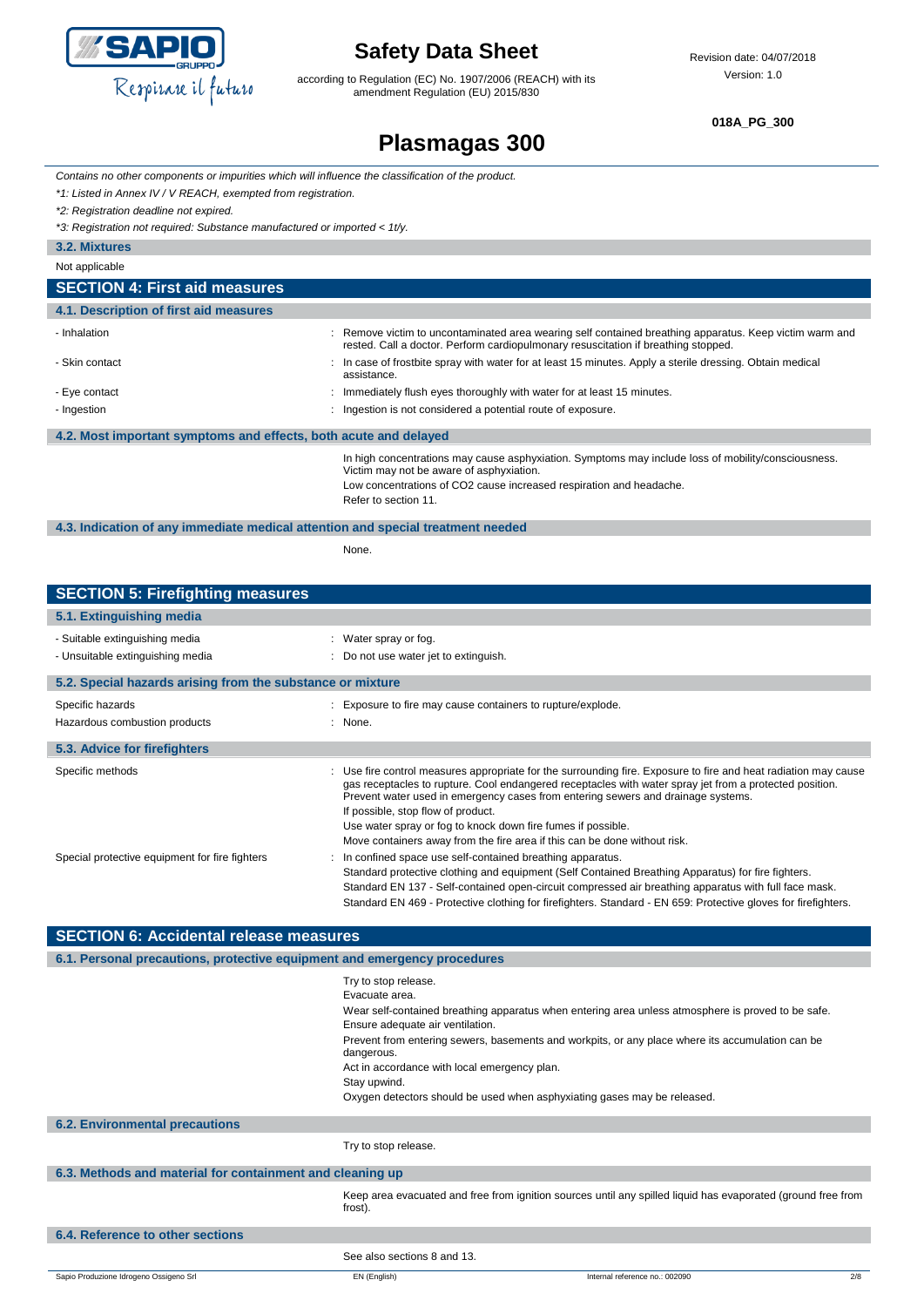

according to Regulation (EC) No. 1907/2006 (REACH) with its amendment Regulation (EU) 2015/830

#### **018A\_PG\_300**

## **Plasmagas 300**

| <b>SECTION 7: Handling and storage</b>                            |                                                                                                                                                                                                                                                                                                                                                                                                                                                                                                                                                                                                                                                                                                                                                                                                                                                                                                                                                                                                                                                                                                                                                                                                                                                                                                                                                                                                             |  |  |
|-------------------------------------------------------------------|-------------------------------------------------------------------------------------------------------------------------------------------------------------------------------------------------------------------------------------------------------------------------------------------------------------------------------------------------------------------------------------------------------------------------------------------------------------------------------------------------------------------------------------------------------------------------------------------------------------------------------------------------------------------------------------------------------------------------------------------------------------------------------------------------------------------------------------------------------------------------------------------------------------------------------------------------------------------------------------------------------------------------------------------------------------------------------------------------------------------------------------------------------------------------------------------------------------------------------------------------------------------------------------------------------------------------------------------------------------------------------------------------------------|--|--|
| 7.1. Precautions for safe handling                                |                                                                                                                                                                                                                                                                                                                                                                                                                                                                                                                                                                                                                                                                                                                                                                                                                                                                                                                                                                                                                                                                                                                                                                                                                                                                                                                                                                                                             |  |  |
| Safe use of the product                                           | : The product must be handled in accordance with good industrial hygiene and safety procedures.<br>Only experienced and properly instructed persons should handle gases under pressure.<br>Consider pressure relief device(s) in gas installations.<br>Ensure the complete gas system was (or is regularily) checked for leaks before use.<br>Do not smoke while handling product.<br>Use only properly specified equipment which is suitable for this product, its supply pressure and temperature.<br>Contact your gas supplier if in doubt.<br>Avoid suck back of water, acid and alkalis.<br>Do not breathe gas.<br>Avoid release of product into atmosphere.<br>Containers, which contain or have contained flammable or explosive substances, must not be inerted with<br>liquid carbon dioxide. Potential production of solid CO2 particles must be ruled out. In order to rule out<br>potential electrostatic discharge production, the system must be adequately grounded.                                                                                                                                                                                                                                                                                                                                                                                                                         |  |  |
| Safe handling of the gas receptacle                               | Do not allow backfeed into the container.<br>Protect receptacles from physical damage; do not drag, roll, slide or drop.<br>When moving receptacles, even for short distances, use a cart (trolley, hand truck, etc.) designed to<br>transport receptacles.<br>Leave valve protection caps in place until the container has been secured against either a wall or bench or<br>placed in a container stand and is ready for use.<br>If user experiences any difficulty operating receptacle valve discontinue use and contact supplier.<br>Never attempt to repair or modify container valves or safety relief devices.<br>Damaged valves should be reported immediately to the supplier.<br>Keep container valve outlets clean and free from contaminants particularly oil and water.<br>Replace valve outlet caps or plugs and container caps where supplied as soon as container is disconnected<br>from equipment.<br>Close container valve after each use and when empty, even if still connected to equipment.<br>Never attempt to transfer gases from one container to another.<br>Never use direct flame or electrical heating devices to raise the pressure of a container.<br>Do not remove or deface labels provided by the supplier for the identification of the receptacle contents.<br>Suck back of water into the container must be prevented.<br>Open valve slowly to avoid pressure shock. |  |  |
| 7.2. Conditions for safe storage, including any incompatibilities | Observe all regulations and local requirements regarding storage of containers.<br>Containers should not be stored in conditions likely to encourage corrosion.<br>Container valve guards or caps should be in place.<br>Containers should be stored in the vertical position and properly secured to prevent them from falling over.<br>Stored containers should be periodically checked for general condition and leakage.<br>Keep container below 50°C in a well ventilated place.<br>Store containers in location free from fire risk and away from sources of heat and ignition.<br>Keep away from combustible materials.                                                                                                                                                                                                                                                                                                                                                                                                                                                                                                                                                                                                                                                                                                                                                                              |  |  |

#### **7.3. Specific end use(s)**

None.

### **SECTION 8: Exposure controls/personal protection**

| 8.1. Control parameters                  |                                            |                                                           |  |
|------------------------------------------|--------------------------------------------|-----------------------------------------------------------|--|
| Carbon dioxide (124-38-9)                |                                            |                                                           |  |
| OEL: Occupational Exposure Limits        |                                            |                                                           |  |
|                                          | ACGIH TWA (ppm)                            | 5000 ppm                                                  |  |
| <b>ACGIH</b>                             | ACGIH STEL (ppm)                           | 30000 ppm                                                 |  |
|                                          | Remark (ACGIH)                             | Asphyxia                                                  |  |
|                                          | Regulatory reference                       | <b>ACGIH 2017</b>                                         |  |
|                                          | TWA (IT) OEL 8h [mg/m <sup>3</sup> ]       | $9000 \,\mathrm{mag/m^3}$                                 |  |
| Italy                                    | TWA (IT) OEL 8h [ppm]                      | 5000 ppm                                                  |  |
|                                          | Regulatory reference                       | Allegato XXXVIII del D.Lgs. 9 aprile 2008, n. 81 e s.m.i. |  |
| DNEL (Derived-No Effect Level)           | None available.<br>$\cdot$<br>$\mathbf{r}$ |                                                           |  |
| PNEC (Predicted No-Effect Concentration) | None available.<br>$\ddot{\phantom{1}}$    |                                                           |  |

#### **8.2. Exposure controls**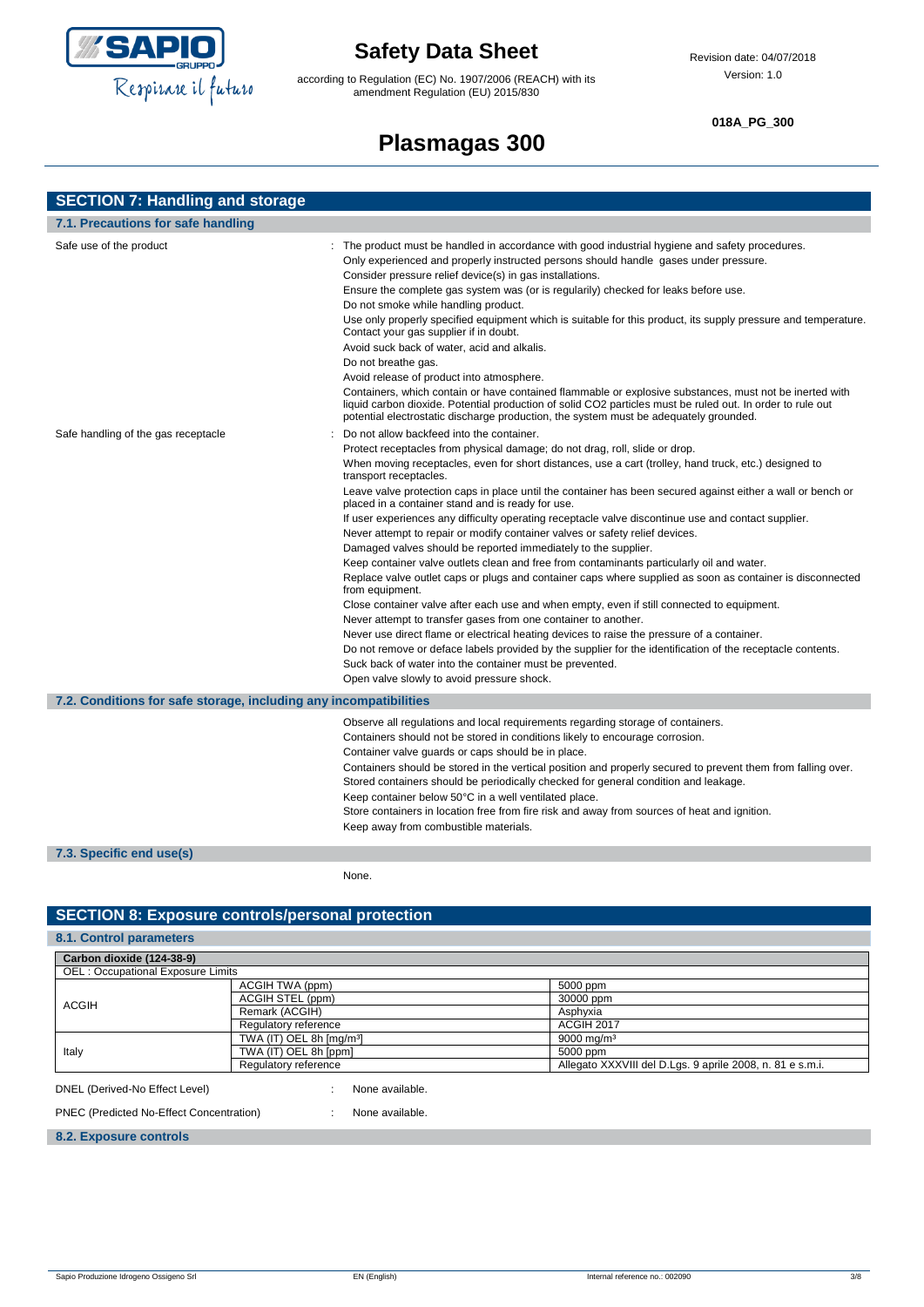

according to Regulation (EC) No. 1907/2006 (REACH) with its amendment Regulation (EU) 2015/830

Revision date: 04/07/2018 Version: 1.0

#### **018A\_PG\_300**

# **Plasmagas 300**

| 8.2.1. Appropriate engineering controls                                   |                                                                                                                                                                                                                                                                                                                                                                                                                             |
|---------------------------------------------------------------------------|-----------------------------------------------------------------------------------------------------------------------------------------------------------------------------------------------------------------------------------------------------------------------------------------------------------------------------------------------------------------------------------------------------------------------------|
| 8.2.2. Individual protection measures, e.g. personal protective equipment | Provide adequate general and local exhaust ventilation.<br>Systems under pressure should be regularily checked for leakages.<br>Ensure exposure is below occupational exposure limits (where available).<br>Oxygen detectors should be used when asphyxiating gases may be released.<br>Consider the use of a work permit system e.g. for maintenance activities.<br>CO2 detectors should be used when CO2 may be released. |
|                                                                           |                                                                                                                                                                                                                                                                                                                                                                                                                             |
|                                                                           | A risk assessment should be conducted and documented in each work area to assess the risks related to the<br>use of the product and to select the PPE that matches the relevant risk. The following recommendations<br>should be considered:                                                                                                                                                                                |
|                                                                           | PPE compliant to the recommended EN/ISO standards should be selected.                                                                                                                                                                                                                                                                                                                                                       |
| • Eye/face protection                                                     | : Wear goggles when transfilling or breaking transfer connections.                                                                                                                                                                                                                                                                                                                                                          |
|                                                                           | Standard EN 166 - Personal eye-protection - specifications.                                                                                                                                                                                                                                                                                                                                                                 |
| • Skin protection                                                         |                                                                                                                                                                                                                                                                                                                                                                                                                             |
| - Hand protection                                                         | : Wear working gloves when handling gas containers.                                                                                                                                                                                                                                                                                                                                                                         |
|                                                                           | Standard EN 388 - Protective gloves against mechanical risk.                                                                                                                                                                                                                                                                                                                                                                |
|                                                                           | Wear cold insulating gloves when transfilling or breaking transfer connections.                                                                                                                                                                                                                                                                                                                                             |
|                                                                           | Standard EN 511 - Cold insulating gloves.                                                                                                                                                                                                                                                                                                                                                                                   |
| - Other                                                                   | : Wear safety shoes while handling containers.                                                                                                                                                                                                                                                                                                                                                                              |
|                                                                           | Standard EN ISO 20345 - Personal protective equipment - Safety footwear.                                                                                                                                                                                                                                                                                                                                                    |
| • Respiratory protection                                                  | Gas filters may be used if all surrounding conditions e.g. type and concentration of the contaminant(s) and<br>duration of use are known.                                                                                                                                                                                                                                                                                   |
|                                                                           | Use gas filters with full face mask, where exposure limits may be exceeded for a short-term period, e.g.<br>connecting or disconnecting containers.                                                                                                                                                                                                                                                                         |
|                                                                           | Gas filters do not protect against oxygen deficiency.                                                                                                                                                                                                                                                                                                                                                                       |
|                                                                           | Self contained breathing apparatus (SCBA) or positive pressure airline with mask are to be used in oxygen-<br>deficient atmospheres.                                                                                                                                                                                                                                                                                        |
|                                                                           | Standard EN 14387 - Gas filter(s), combined filter(s) and full face mask - EN 136.                                                                                                                                                                                                                                                                                                                                          |
|                                                                           | Standard EN 137 - Self-contained open-circuit compressed air breathing apparatus with full face mask.                                                                                                                                                                                                                                                                                                                       |
| • Thermal hazards                                                         | None in addition to the above sections.                                                                                                                                                                                                                                                                                                                                                                                     |
| 8.2.3. Environmental exposure controls                                    |                                                                                                                                                                                                                                                                                                                                                                                                                             |

| None necessary. |
|-----------------|
|                 |

| <b>SECTION 9: Physical and chemical properties</b>         |                                                                                |
|------------------------------------------------------------|--------------------------------------------------------------------------------|
|                                                            |                                                                                |
| 9.1. Information on basic physical and chemical properties |                                                                                |
| Appearance                                                 |                                                                                |
| Physical state at 20°C / 101.3kPa<br>٠                     | : Gas                                                                          |
| Colour<br>٠                                                | Colourless.                                                                    |
| Odour                                                      | No odour warning properties.                                                   |
| Odour threshold                                            | : Odour threshold is subjective and inadequate to warn of overexposure.        |
| рH                                                         | Not applicable for gases and gas mixtures.                                     |
| Melting point / Freezing point                             | -78,5 °C At atmospheric pressure dry ice sublimes into gaseous carbon dioxide. |
| Boiling point                                              | -56,6 °C                                                                       |
| Flash point                                                | : Not applicable for gases and gas mixtures.                                   |
| Evaporation rate                                           | Not applicable for gases and gas mixtures.                                     |
| Flammability (solid, gas)                                  | Non flammable.                                                                 |
| <b>Explosive limits</b>                                    | Non flammable.                                                                 |
| Vapour pressure [20°C]                                     | : $57,3 \text{ bar(a)}$                                                        |
| Vapour pressure [50°C]                                     | Not applicable.                                                                |
| Vapour density                                             | Not applicable.                                                                |
| Relative density, liquid (water=1)                         | : 0,82                                                                         |
| Relative density, gas (air=1)                              | : 1,52                                                                         |
| Water solubility                                           | 2000 mg/l Completely soluble.                                                  |
| Partition coefficient n-octanol/water (Log Kow)            | : 0.83                                                                         |
| Auto-ignition temperature                                  | : Non flammable.                                                               |
| Decomposition temperature                                  | Not applicable.                                                                |
| Viscosity                                                  | No reliable data available.                                                    |
| Explosive properties                                       | Not applicable.                                                                |
| Oxidising properties                                       | : Not applicable.                                                              |

### **9.2. Other information**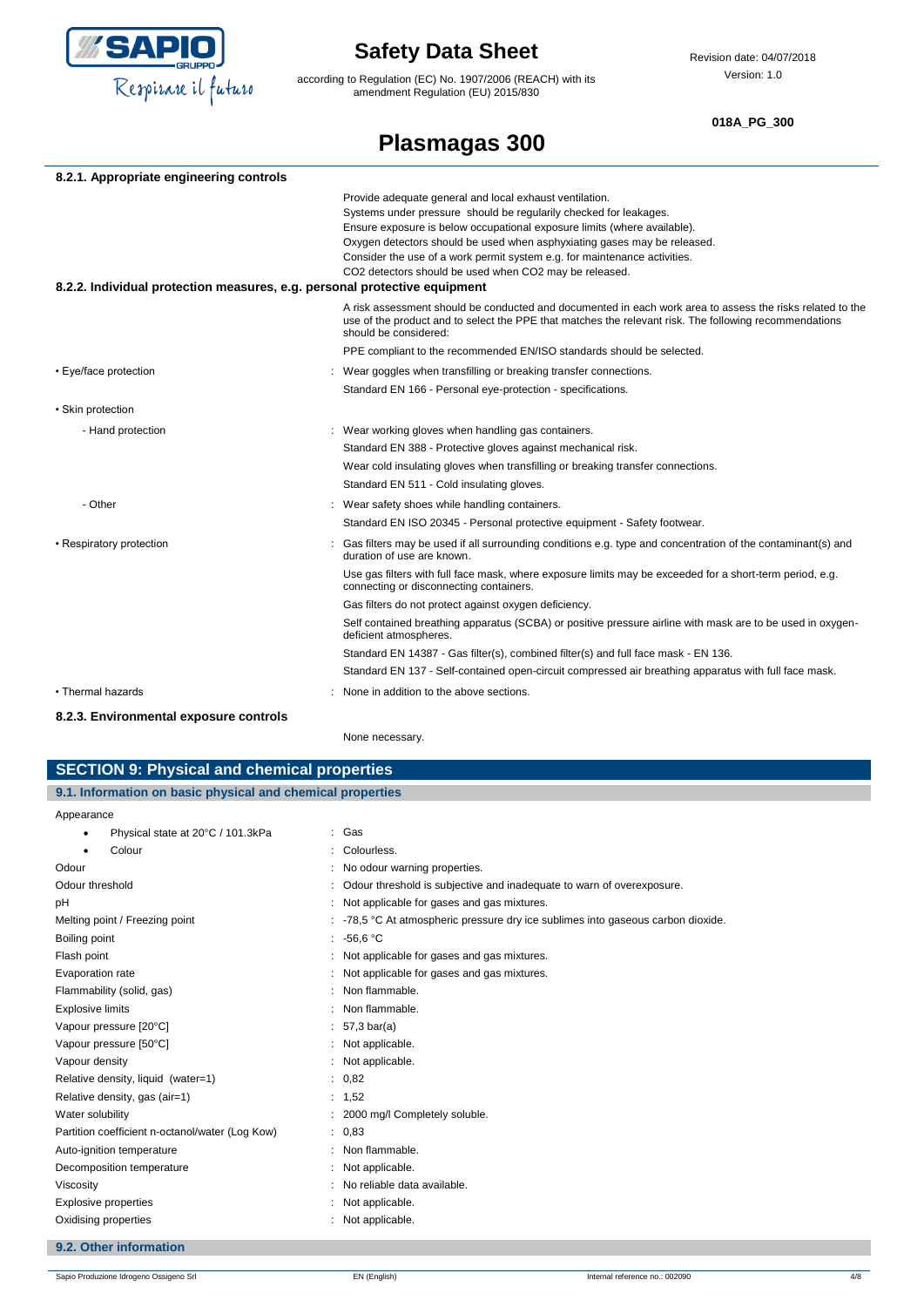

according to Regulation (EC) No. 1907/2006 (REACH) with its amendment Regulation (EU) 2015/830

Revision date: 04/07/2018 Version: 1.0

**018A\_PG\_300**

| Molar mass                                   | $: 44$ g/mol                                                                                                                                                                                                                                                                                                                                                                                                                                 |
|----------------------------------------------|----------------------------------------------------------------------------------------------------------------------------------------------------------------------------------------------------------------------------------------------------------------------------------------------------------------------------------------------------------------------------------------------------------------------------------------------|
| Critical temperature                         | : $30 °C$                                                                                                                                                                                                                                                                                                                                                                                                                                    |
| Other data                                   | Gas/vapour heavier than air. May accumulate in confined spaces, particularly at or below ground level.                                                                                                                                                                                                                                                                                                                                       |
| <b>SECTION 10: Stability and reactivity</b>  |                                                                                                                                                                                                                                                                                                                                                                                                                                              |
| 10.1. Reactivity                             |                                                                                                                                                                                                                                                                                                                                                                                                                                              |
|                                              | No reactivity hazard other than the effects described in sub-sections below.                                                                                                                                                                                                                                                                                                                                                                 |
| 10.2. Chemical stability                     |                                                                                                                                                                                                                                                                                                                                                                                                                                              |
|                                              | Stable under normal conditions.                                                                                                                                                                                                                                                                                                                                                                                                              |
| 10.3. Possibility of hazardous reactions     |                                                                                                                                                                                                                                                                                                                                                                                                                                              |
|                                              | None.                                                                                                                                                                                                                                                                                                                                                                                                                                        |
| 10.4. Conditions to avoid                    |                                                                                                                                                                                                                                                                                                                                                                                                                                              |
|                                              | Avoid moisture in installation systems.                                                                                                                                                                                                                                                                                                                                                                                                      |
| 10.5. Incompatible materials                 |                                                                                                                                                                                                                                                                                                                                                                                                                                              |
|                                              | None.                                                                                                                                                                                                                                                                                                                                                                                                                                        |
|                                              | For additional information on compatibility refer to ISO 11114.                                                                                                                                                                                                                                                                                                                                                                              |
| 10.6. Hazardous decomposition products       |                                                                                                                                                                                                                                                                                                                                                                                                                                              |
|                                              | None.                                                                                                                                                                                                                                                                                                                                                                                                                                        |
| <b>SECTION 11: Toxicological information</b> |                                                                                                                                                                                                                                                                                                                                                                                                                                              |
| 11.1. Information on toxicological effects   |                                                                                                                                                                                                                                                                                                                                                                                                                                              |
| <b>Acute toxicity</b>                        | Unlike simple asphyxiants, carbon dioxide has the ability to cause death even when normal oxygen levels<br>(20-21%) are maintained. 5% CO2 has been found to act synergistically to increase the toxicity of certain<br>other gases (CO, NO2). CO2 has been shown to enhance the production of carboxy- or met-hemoglobin by<br>these gases possibly due to carbon dioxide's stimulatory effects on the respiratory and circulatory systems. |
|                                              | For more information, see EIGA Safety Info 24: "Carbon Dioxide, Physiological hazards" at www.eiga.eu.                                                                                                                                                                                                                                                                                                                                       |
| Skin corrosion/irritation                    | : No known effects from this product.                                                                                                                                                                                                                                                                                                                                                                                                        |
| Serious eye damage/irritation                | No known effects from this product.                                                                                                                                                                                                                                                                                                                                                                                                          |
|                                              |                                                                                                                                                                                                                                                                                                                                                                                                                                              |

| Respiratory or skin sensitisation    | : No known effects from this product.        |
|--------------------------------------|----------------------------------------------|
| Germ cell mutagenicity               | : No known effects from this product.        |
| Carcinogenicity                      | : No known effects from this product.        |
| Toxic for reproduction : Fertility   | : No known effects from this product.        |
| Toxic for reproduction: unborn child | : No known effects from this product.        |
| <b>STOT-single exposure</b>          | : No known effects from this product.        |
| <b>STOT-repeated exposure</b>        | : No known effects from this product.        |
| Aspiration hazard                    | : Not applicable for gases and gas mixtures. |

| <b>SECTION 12: Ecological information</b> |                                                                                                                                   |
|-------------------------------------------|-----------------------------------------------------------------------------------------------------------------------------------|
| 12.1. Toxicity                            |                                                                                                                                   |
|                                           |                                                                                                                                   |
| Assessment                                | : No ecological damage caused by this product.                                                                                    |
| EC50 48h - Daphnia magna                  | : No data available.                                                                                                              |
| EC50 72h - Algae                          | : No data available.                                                                                                              |
| LC50 96 h - Fish                          | : No data available.                                                                                                              |
|                                           |                                                                                                                                   |
| 12.2. Persistence and degradability       |                                                                                                                                   |
| Assessment                                | : No ecological damage caused by this product.                                                                                    |
| 12.3. Bioaccumulative potential           |                                                                                                                                   |
| Assessment                                | : No ecological damage caused by this product.                                                                                    |
| 12.4. Mobility in soil                    |                                                                                                                                   |
| Assessment                                | : Because of its high volatility, the product is unlikely to cause ground or water pollution.<br>Partition into soil is unlikely. |
| 12.5. Results of PBT and vPvB assessment  |                                                                                                                                   |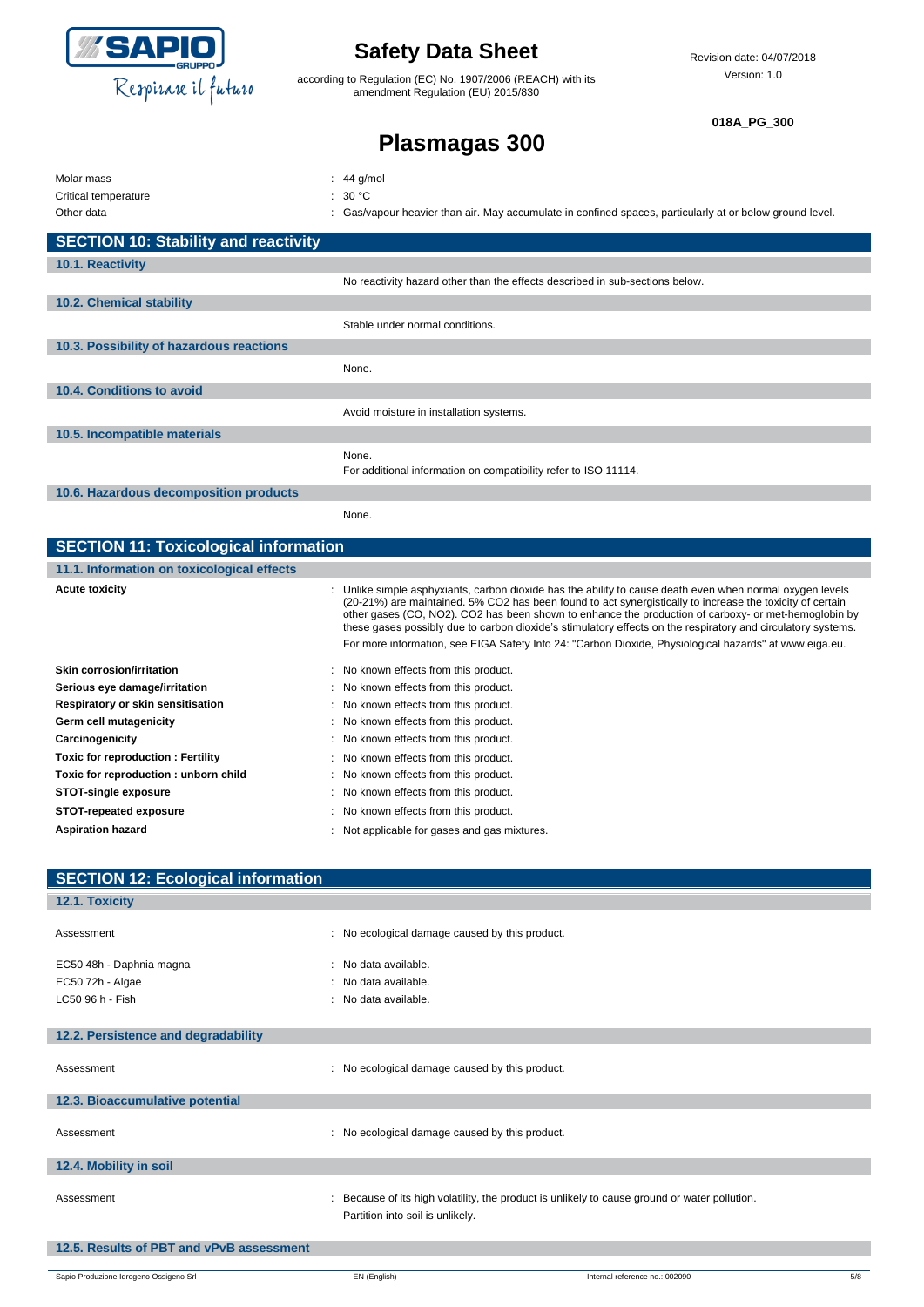

according to Regulation (EC) No. 1907/2006 (REACH) with its amendment Regulation (EU) 2015/830

**018A\_PG\_300**

| Assessment                                                              | : No data available.<br>Not classified as PBT or vPvB.                                                    |
|-------------------------------------------------------------------------|-----------------------------------------------------------------------------------------------------------|
| 12.6. Other adverse effects                                             |                                                                                                           |
| Other adverse effects                                                   | : No known effects from this product.                                                                     |
| Effect on the ozone layer                                               | : None.                                                                                                   |
| Global warming potential [CO2=1]                                        | $\therefore$ 1                                                                                            |
| Effect on global warming                                                | Contains greenhouse gas(es).                                                                              |
|                                                                         | When discharged in large quantities may contribute to the greenhouse effect.                              |
|                                                                         |                                                                                                           |
| <b>SECTION 13: Disposal considerations</b>                              |                                                                                                           |
| 13.1. Waste treatment methods                                           |                                                                                                           |
|                                                                         | May be vented to atmosphere in a well ventilated place.                                                   |
|                                                                         | Discharge to atmosphere in large quantities should be avoided.                                            |
|                                                                         | Do not discharge into any place where its accumulation could be dangerous.                                |
|                                                                         | Return unused product in original receptacle to supplier.                                                 |
| List of hazardous waste codes (from Commission<br>Decision 2001/118/EC) | : 16 05 05 : Gases in pressure containers other than those mentioned in 16 05 04.                         |
| <b>13.2. Additional information</b>                                     |                                                                                                           |
|                                                                         | External treatment and disposal of waste should comply with applicable local and/or national regulations. |
| <b>SECTION 14: Transport information</b>                                |                                                                                                           |

| <b>SLCTION T4. Hansport Information</b> |                                                                                                                                                       |
|-----------------------------------------|-------------------------------------------------------------------------------------------------------------------------------------------------------|
| 14.1. UN number                         |                                                                                                                                                       |
|                                         |                                                                                                                                                       |
| UN-No.                                  | : 1013                                                                                                                                                |
| 14.2. UN proper shipping name           |                                                                                                                                                       |
| Transport by road/rail (ADR/RID)        | <b>CARBON DIOXIDE</b><br>÷                                                                                                                            |
| Transport by air (ICAO-TI / IATA-DGR)   | Carbon dioxide                                                                                                                                        |
| Transport by sea (IMDG)                 | <b>CARBON DIOXIDE</b>                                                                                                                                 |
| 14.3. Transport hazard class(es)        |                                                                                                                                                       |
| Labelling                               |                                                                                                                                                       |
| Transport by road/rail (ADR/RID)        | 2.2 : Non-flammable, non-toxic gases.                                                                                                                 |
| Class                                   | : 2                                                                                                                                                   |
| Classification code                     | : 2A                                                                                                                                                  |
| Hazard identification number            | : 20                                                                                                                                                  |
| <b>Tunnel Restriction</b>               | : C/E - Tank carriage : Passage forbidden through tunnels of category C, D and E. Other carriage : Passage<br>forbidden through tunnels of category E |
| Transport by air (ICAO-TI / IATA-DGR)   |                                                                                                                                                       |
| Class / Div. (Sub. risk(s))             | : 2.2                                                                                                                                                 |
| Transport by sea (IMDG)                 |                                                                                                                                                       |
| Class / Div. (Sub. risk(s))             | : 2.2                                                                                                                                                 |
| Emergency Schedule (EmS) - Fire         | $F-C$                                                                                                                                                 |
| Emergency Schedule (EmS) - Spillage     | $: S-V$                                                                                                                                               |
| 14.4. Packing group                     |                                                                                                                                                       |
| Transport by road/rail (ADR/RID)        | Not applicable                                                                                                                                        |
| Transport by air (ICAO-TI / IATA-DGR)   | Not applicable                                                                                                                                        |
| Transport by sea (IMDG)                 | Not applicable                                                                                                                                        |
| <b>14.5. Environmental hazards</b>      |                                                                                                                                                       |
| Transport by road/rail (ADR/RID)        | : None.                                                                                                                                               |
| Transport by air (ICAO-TI / IATA-DGR)   | None.                                                                                                                                                 |
| Transport by sea (IMDG)                 | None.                                                                                                                                                 |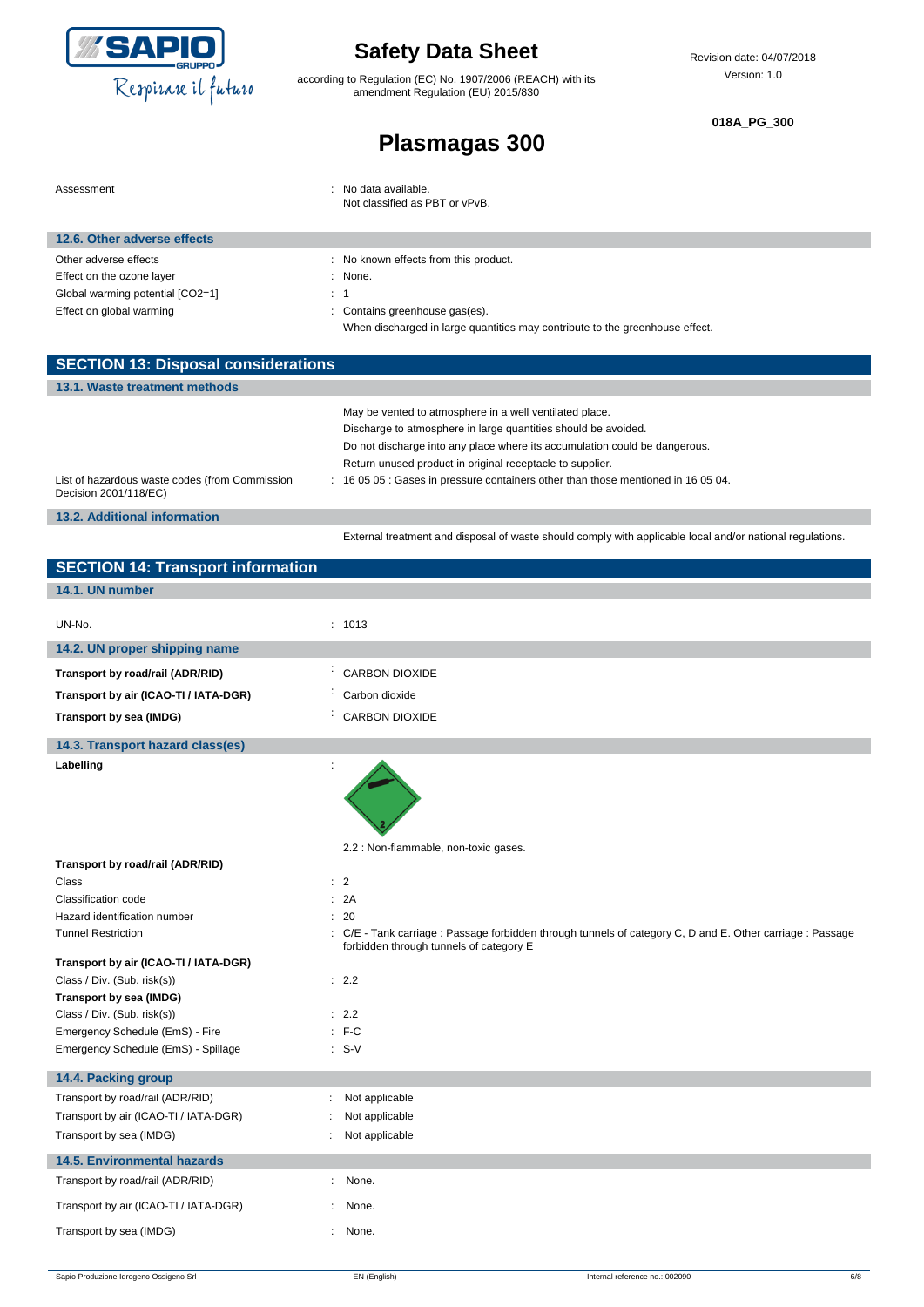

I

i,

## **Safety Data Sheet**

according to Regulation (EC) No. 1907/2006 (REACH) with its amendment Regulation (EU) 2015/830

### **018A\_PG\_300**

| 14.6. Special precautions for user                                             |                                                                                                                                          |  |
|--------------------------------------------------------------------------------|------------------------------------------------------------------------------------------------------------------------------------------|--|
| Packing Instruction(s)                                                         |                                                                                                                                          |  |
| Transport by road/rail (ADR/RID)                                               | : P200                                                                                                                                   |  |
| Transport by air (ICAO-TI / IATA-DGR)                                          |                                                                                                                                          |  |
| Passenger and Cargo Aircraft                                                   | : 200.                                                                                                                                   |  |
| Cargo Aircraft only                                                            | : 200.                                                                                                                                   |  |
| Transport by sea (IMDG)                                                        | : P200                                                                                                                                   |  |
| Special transport precautions                                                  | : Avoid transport on vehicles where the load space is not separated from the driver's compartment.                                       |  |
|                                                                                | Ensure vehicle driver is aware of the potential hazards of the load and knows what to do in the event of an<br>accident or an emergency. |  |
|                                                                                | Before transporting product containers:                                                                                                  |  |
|                                                                                | - Ensure there is adequate ventilation.                                                                                                  |  |
|                                                                                | - Ensure that containers are firmly secured.                                                                                             |  |
|                                                                                | - Ensure container valve is closed and not leaking.                                                                                      |  |
|                                                                                | - Ensure valve outlet cap nut or plug (where provided) is correctly fitted.                                                              |  |
|                                                                                | - Ensure valve protection device (where provided) is correctly fitted.                                                                   |  |
| 14.7. Transport in bulk according to Annex II of MARPOL 73/78 and the IBC Code |                                                                                                                                          |  |
|                                                                                | Not applicable.                                                                                                                          |  |

| <b>SECTION 15: Regulatory information</b>                                                           |  |                                                                                                                                                     |  |  |
|-----------------------------------------------------------------------------------------------------|--|-----------------------------------------------------------------------------------------------------------------------------------------------------|--|--|
| 15.1 Safety, health and environmental regulations/legislation specific for the substance or mixture |  |                                                                                                                                                     |  |  |
| <b>EU-Regulations</b>                                                                               |  |                                                                                                                                                     |  |  |
|                                                                                                     |  |                                                                                                                                                     |  |  |
| Restrictions on use                                                                                 |  | : None.                                                                                                                                             |  |  |
| Seveso Directive : 2012/18/EU (Seveso III)                                                          |  | : Not covered.                                                                                                                                      |  |  |
| <b>National regulations</b>                                                                         |  |                                                                                                                                                     |  |  |
| National legislation                                                                                |  | : Ensure all national/local regulations are observed.                                                                                               |  |  |
|                                                                                                     |  |                                                                                                                                                     |  |  |
| 15.2. Chemical safety assessment                                                                    |  |                                                                                                                                                     |  |  |
|                                                                                                     |  | A CSA does not need to be carried out for this product.                                                                                             |  |  |
| <b>SECTION 16: Other information</b>                                                                |  |                                                                                                                                                     |  |  |
| Indication of changes                                                                               |  | Revised safety data sheet in accordance with commission regulation (EU) No 453/2010.                                                                |  |  |
|                                                                                                     |  |                                                                                                                                                     |  |  |
| Abbreviations and acronyms                                                                          |  | : ATE: Acute Toxicity Estimate                                                                                                                      |  |  |
|                                                                                                     |  | CLP - Classification Labelling Packaging Regulation; Regulation (EC) No 1272/2008                                                                   |  |  |
|                                                                                                     |  | REACH - Registration, Evaluation, Authorisation and Restriction of Chemicals Regulation (EC) No<br>1907/2006                                        |  |  |
|                                                                                                     |  | EINECS: European Inventory of Existing Commercial Chemical Substances                                                                               |  |  |
|                                                                                                     |  | <b>CAS: Chemical Abstract Service</b>                                                                                                               |  |  |
|                                                                                                     |  | <b>PPE: Personal Protection Equipment</b>                                                                                                           |  |  |
|                                                                                                     |  | LC50 - Lethal Concentration to 50 % of a test population                                                                                            |  |  |
|                                                                                                     |  | RMM: Risk Management Measures                                                                                                                       |  |  |
|                                                                                                     |  | PBT - Persistent, Bioaccumulative and Toxic                                                                                                         |  |  |
|                                                                                                     |  | vPvB - Very Persistent and Very Bioaccumulative                                                                                                     |  |  |
|                                                                                                     |  | STOT- SE: Specific Target Organ Toxicity - Single Exposure                                                                                          |  |  |
|                                                                                                     |  | CSA: Chemical Safety Assessment                                                                                                                     |  |  |
|                                                                                                     |  | EN: European Standard                                                                                                                               |  |  |
|                                                                                                     |  | <b>UN: United Nations</b>                                                                                                                           |  |  |
|                                                                                                     |  | ADR - European Agreement concerning the International Carriage of Dangerous Goods by Road                                                           |  |  |
|                                                                                                     |  | IATA - International Air Transport Association                                                                                                      |  |  |
|                                                                                                     |  | IMDG code - International Maritime Dangerous Goods                                                                                                  |  |  |
|                                                                                                     |  | RID - Regulations concerning the International Carriage of Dangerous Goods by Rail                                                                  |  |  |
|                                                                                                     |  | <b>WGK: Water Hazard Class</b>                                                                                                                      |  |  |
|                                                                                                     |  | STOT - RE: Specific Target Organ Toxicity - Repeated Exposure                                                                                       |  |  |
| Training advice                                                                                     |  | The hazard of asphyxiation is often overlooked and must be stressed during operator training.                                                       |  |  |
|                                                                                                     |  | For more guidance, refer to EIGA SL 01 "Dangers of Asphyxiation", downloadable at http://www.eiga.eu                                                |  |  |
| DISCLAIMER OF LIABILITY                                                                             |  | Before using this product in any new process or experiment, a thorough material compatibility and safety<br>study should be carried out.            |  |  |
|                                                                                                     |  | Details given in this document are believed to be correct at the time of going to press.                                                            |  |  |
|                                                                                                     |  | Whilst proper care has been taken in the preparation of this document, no liability for injury or damage<br>resulting from its use can be accepted. |  |  |
| Sapio Produzione Idrogeno Ossigeno Srl                                                              |  | EN (English)<br>Internal reference no.: 002090<br>7/8                                                                                               |  |  |